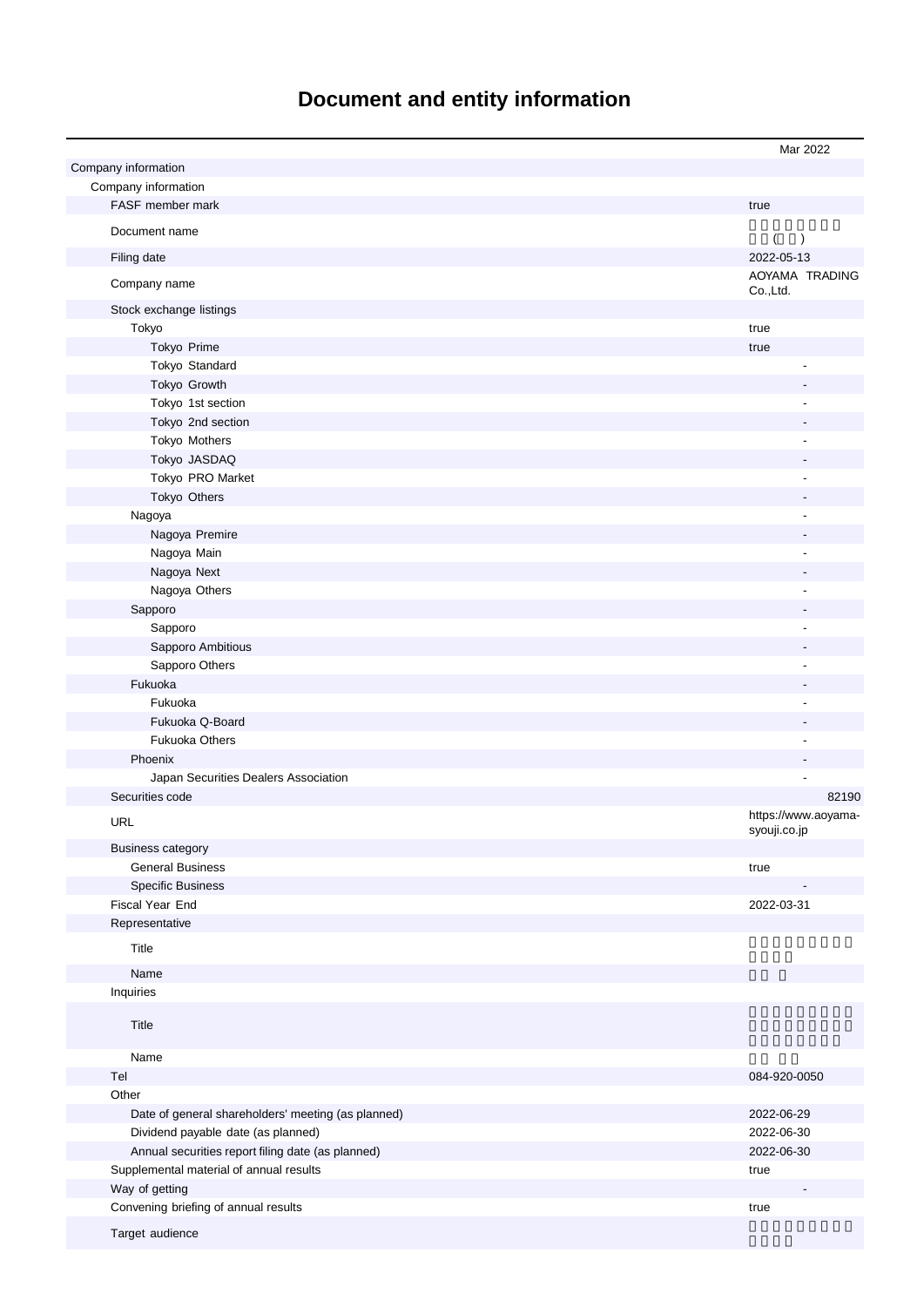**Business Results-Operating results**

| (in millions of yens) |  |  |  |  |
|-----------------------|--|--|--|--|
|-----------------------|--|--|--|--|

|                                                    |      | Mar 2022 | Mar 2021  |
|----------------------------------------------------|------|----------|-----------|
| Operating results                                  |      |          |           |
| Operating results                                  |      |          |           |
| Consolidated operating results                     |      |          |           |
| Consolidated income statements information         |      |          |           |
| Net sales                                          |      |          |           |
| Net sales                                          |      | 165,961  | 161,404   |
| % change                                           |      |          | $-25.9$   |
| Operating profit                                   |      |          |           |
| Operating profit                                   |      | 2,181    | $-14,404$ |
| % change                                           |      |          |           |
| Ordinary profit                                    |      |          |           |
| Ordinary profit                                    |      | 5,150    | $-11,436$ |
| % change                                           |      |          |           |
| Profit attributable to owners of parent            |      |          |           |
| Profit attributable to owners of parent            |      | 1,350    | $-38,887$ |
| % change                                           |      |          |           |
| Note to consolidated income statements information |      |          |           |
| Comprehensive income                               |      |          |           |
| Comprehensive income                               |      | 388      | $-34,586$ |
| Change in comprehensive income                     |      |          |           |
| Other consolidated operating results               |      |          |           |
| Basic earnings per share (Yen)                     |      | 27.12    | $-781.33$ |
| Diluted earnings per share (Yen)                   |      |          |           |
| Rate of return on equity (%)                       |      | 0.8      | $-21.8$   |
| Ordinary profit to total assets ratio (%)          |      | 1.6      | $-3.2$    |
| Operating profit to net sales ratio (%)            |      | 1.3      | $-8.9$    |
| Note to consolidated operating results             |      |          |           |
| Investment profit (loss) on equity method          |      |          |           |
|                                                    | ( )  |          |           |
|                                                    |      | 29       |           |
|                                                    | 2020 | 31       |           |
|                                                    |      |          |           |
|                                                    |      |          |           |
| Note to operating results                          | 2022 |          |           |
|                                                    |      |          |           |
|                                                    |      |          |           |

## **Business Results-Financial positions**

(in millions of yens)

|                                          | Mar 2022 | Mar 2021 |
|------------------------------------------|----------|----------|
| <b>Financial positions</b>               |          |          |
| Financial positions                      |          |          |
| Consolidated financial positions         |          |          |
| Total assets                             | 322,725  | 329,452  |
| Net assets                               | 164,501  | 164,460  |
| Capital adequacy ratio (%)               | 49.9     | 48.8     |
| Net assets per share (Yen)               | 3,234.47 | 3,231.50 |
| Note to consolidated financial positions |          |          |
| Owner's equity                           | 161,144  | 160,843  |
|                                          |          |          |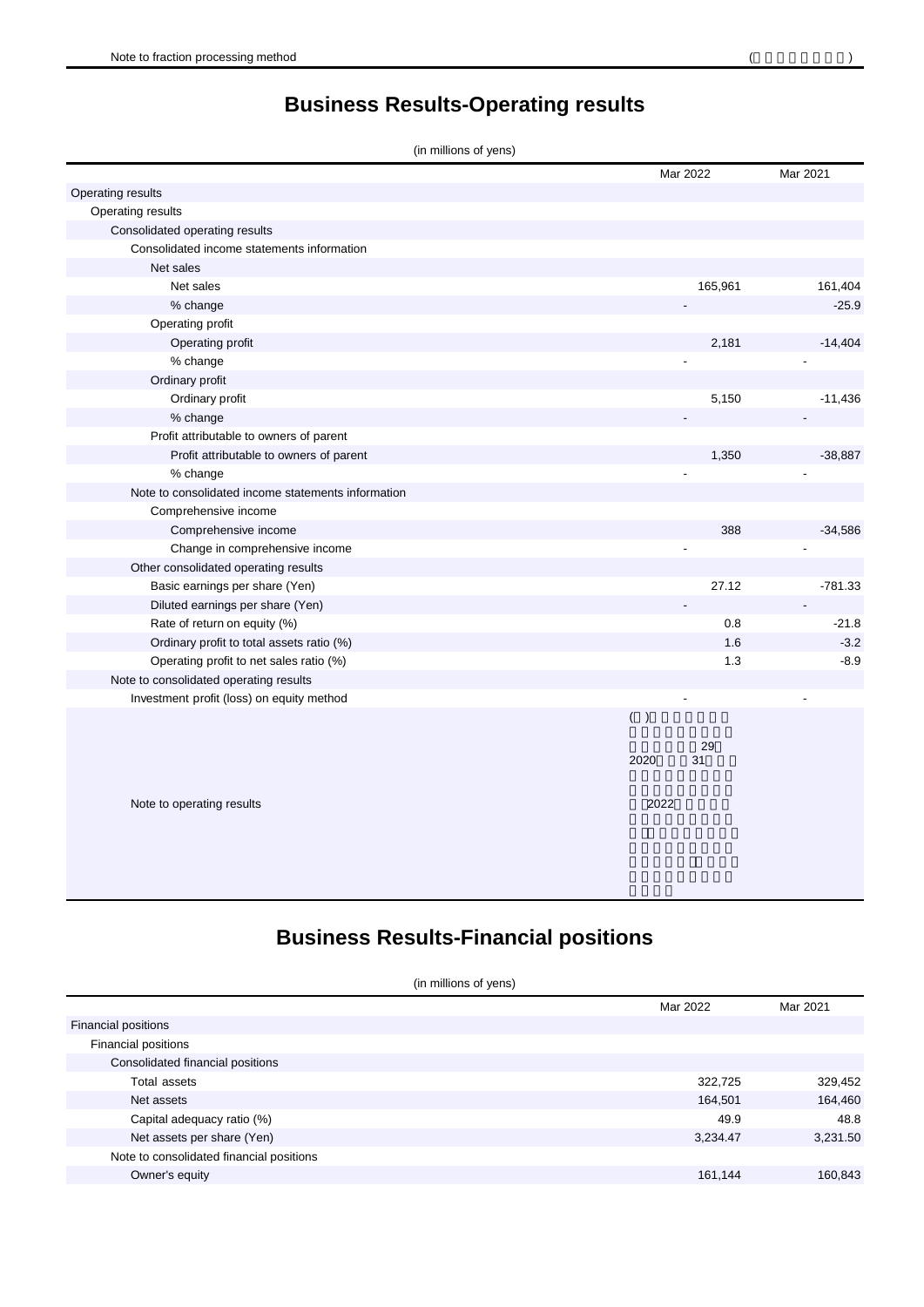Note to financial positions

2022

### **Business Results-Cash flows**

(in millions of yens)

|                                      | Mar 2022 | Mar 2021 |
|--------------------------------------|----------|----------|
| Cash flows                           |          |          |
| Cash flows                           |          |          |
| Consolidated cash flows              |          |          |
| Cash flows from operating activities | 16,526   | $-6,135$ |
| Cash flows from investing activities | 3,776    | 13.229   |
| Cash flows from financing activities | $-469$   | $-9.777$ |
| Cash and equivalents, end of period  | 60.281   | 40,250   |

## **Dividends**

|                             | (in millions of yens)    |       |          |                |
|-----------------------------|--------------------------|-------|----------|----------------|
|                             | Mar 2023                 |       | Mar 2022 | Mar 2021       |
| Dividends                   |                          |       |          |                |
| Dividends                   |                          |       |          |                |
| <b>Dividends</b>            |                          |       |          |                |
| Dividend per share (Yen)    |                          |       |          |                |
| Dividend per share (Yen)    |                          |       |          |                |
| First quarter               |                          |       |          |                |
| Result                      |                          |       |          |                |
| Forecast                    | $\overline{a}$           |       |          |                |
| Upper                       |                          |       |          |                |
| Lower                       | $\blacksquare$           |       |          |                |
| Second quarter              |                          |       |          |                |
| Result                      |                          |       | 0.00     | 0.00           |
| Forecast                    |                          | 0.00  |          |                |
| Upper                       |                          |       |          |                |
| Lower                       |                          |       |          |                |
| Third quarter               |                          |       |          |                |
| Result                      |                          |       |          |                |
| Forecast                    | $\overline{\phantom{a}}$ |       |          |                |
| Upper                       |                          |       |          |                |
| Lower                       |                          |       |          |                |
| Year end                    |                          |       |          |                |
| Result                      |                          |       | 8.00     | 0.00           |
| Forecast                    |                          | 14.00 |          |                |
| Upper                       | ÷,                       |       |          |                |
| Lower                       |                          |       |          |                |
| Annual                      |                          |       |          |                |
| Result                      |                          |       | 8.00     | $0.00\,$       |
| Forecast                    |                          | 14.00 |          |                |
| Upper                       | ٠                        |       |          |                |
| Lower                       | $\overline{\phantom{a}}$ |       |          |                |
| Total dividend paid         |                          |       |          |                |
| Total dividend paid         |                          |       |          |                |
| Annual                      |                          |       |          |                |
| Result                      |                          |       | 401      | $\blacksquare$ |
| Payout ratio (consolidated) |                          |       |          |                |
| Payout ratio (%)            |                          |       |          |                |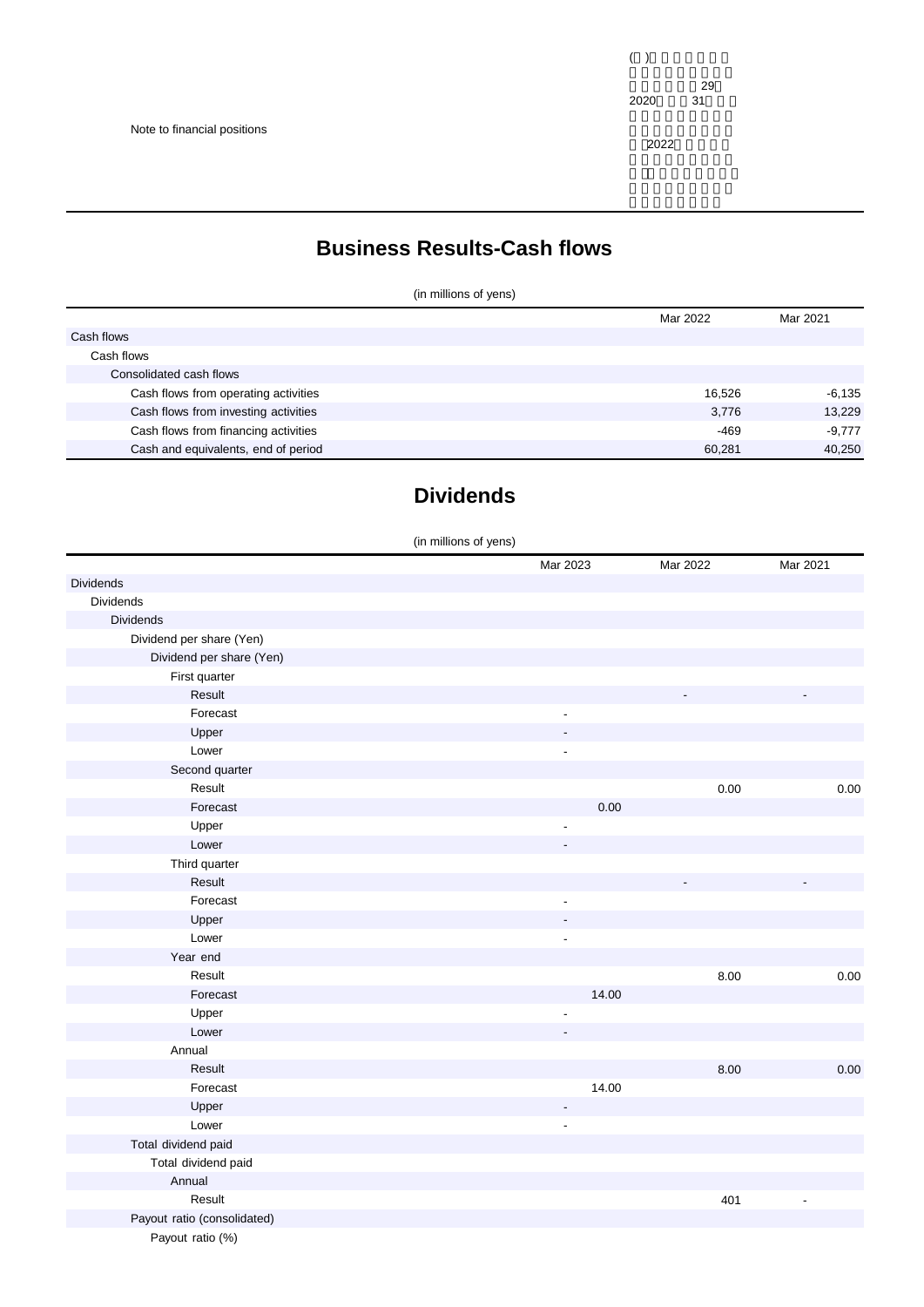| Annual                                                          |      |      |                          |
|-----------------------------------------------------------------|------|------|--------------------------|
| Result                                                          |      | 29.5 | -                        |
| Forecast                                                        | 29.1 |      |                          |
| Ratio of total amount of dividends to net assets (consolidated) |      |      |                          |
| Ratio of total amount of dividends to net assets (%)            |      |      |                          |
| Annual                                                          |      |      |                          |
| Result                                                          |      | 0.2  | $\overline{\phantom{a}}$ |
| Note to dividends                                               |      |      |                          |
| Note to dividends                                               |      |      |                          |
|                                                                 | Ρ.   |      |                          |
| Annual                                                          |      |      |                          |

#### **Forecasts**

#### (in millions of yens)

|                                         | Mar 2023                   | Sep 2022                 |
|-----------------------------------------|----------------------------|--------------------------|
| Forecasts                               |                            |                          |
| Forecasts                               |                            |                          |
| Title for forecasts                     | 2023<br>2022<br>2023<br>31 |                          |
| Preamble to consolidated forecasts      |                            |                          |
| Preamble to forecasts                   |                            |                          |
| Main table of consolidated forecasts    |                            |                          |
| Net sales                               |                            |                          |
| Net sales                               |                            |                          |
| Forecast                                | 184,500                    | 74,000                   |
| Upper                                   |                            |                          |
| Lower                                   |                            |                          |
| % change                                |                            |                          |
| Forecast                                | 11.2                       | 10.2                     |
| Upper                                   |                            |                          |
| Lower                                   |                            |                          |
| Operating profit                        |                            |                          |
| Operating profit                        |                            |                          |
| Forecast                                | 5,900                      | $-4,600$                 |
| Upper                                   |                            | $\overline{\phantom{a}}$ |
| Lower                                   | $\overline{\phantom{a}}$   | Ĭ.                       |
| % change                                |                            |                          |
| Forecast                                | 170.5                      | $\blacksquare$           |
| Upper                                   |                            |                          |
| Lower                                   | -                          | $\blacksquare$           |
|                                         | $\overline{\phantom{a}}$   |                          |
| Ordinary profit                         |                            |                          |
| Ordinary profit                         |                            |                          |
| Forecast                                | 6,200                      | $-4,500$                 |
| Upper                                   |                            |                          |
| Lower                                   |                            |                          |
| % change                                |                            |                          |
| Forecast                                | 20.4                       |                          |
| Upper                                   |                            |                          |
| Lower                                   |                            |                          |
| Profit attributable to owners of parent |                            |                          |
| Profit attributable to owners of parent |                            |                          |
| Forecast                                | 2,400                      | $-5,500$                 |
| Upper                                   | $\overline{\phantom{a}}$   | $\overline{\phantom{a}}$ |
| Lower                                   | $\overline{\phantom{a}}$   | $\overline{\phantom{a}}$ |
| % change                                |                            |                          |
| Forecast                                | 77.6                       | $\overline{\phantom{a}}$ |
| Upper                                   | $\overline{\phantom{a}}$   | $\overline{\phantom{0}}$ |
| Lower                                   | $\overline{\phantom{a}}$   | $\overline{\phantom{a}}$ |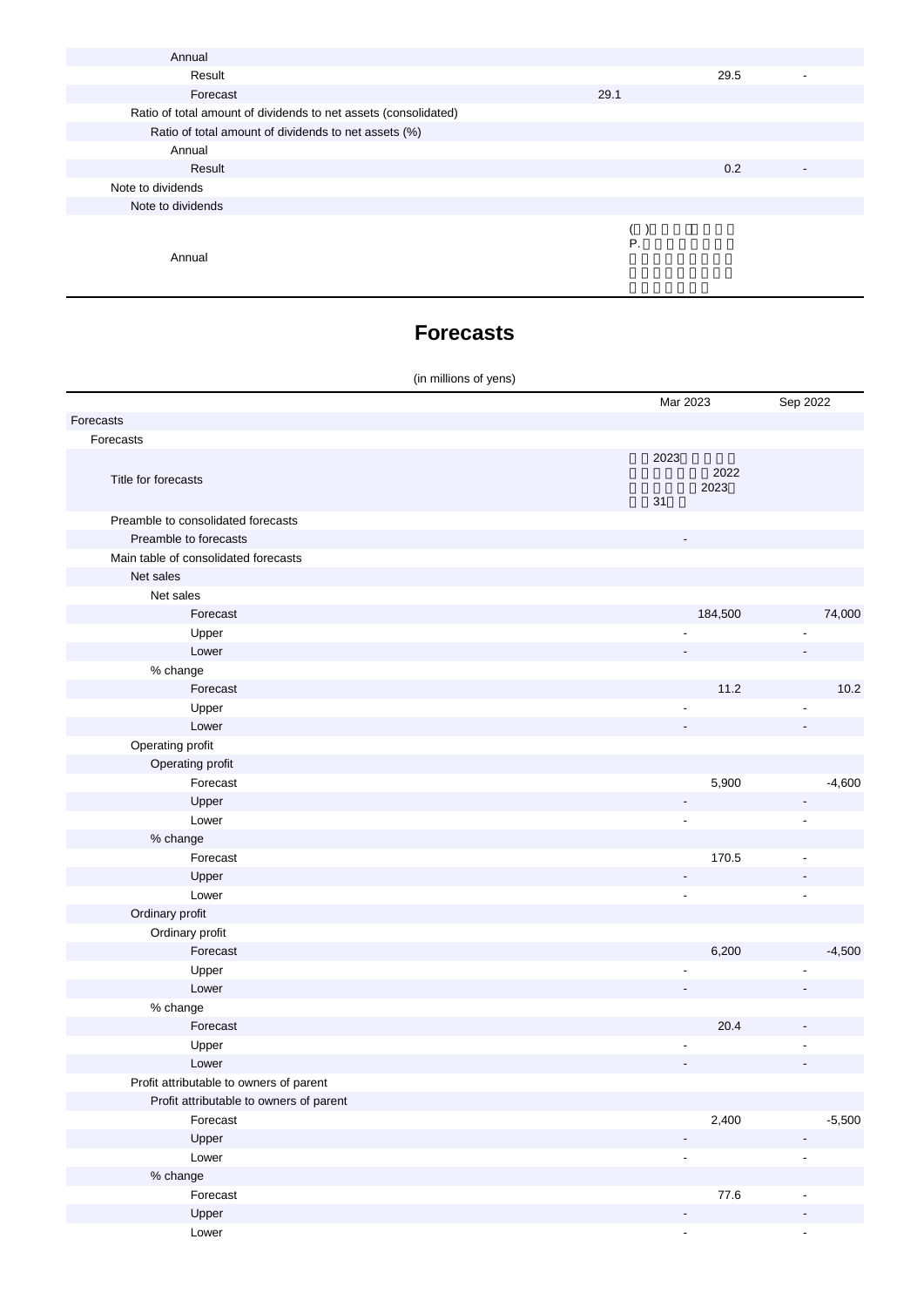| Basic earnings per share (Yen) |       |           |
|--------------------------------|-------|-----------|
| Basic earnings per share (Yen) |       |           |
| Forecast                       | 48.17 | $-110.39$ |
| Upper                          |       |           |
| Lower                          |       |           |
| Note to consolidated forecasts |       |           |
| Note to forecasts              |       |           |

#### **Notes-Material changes in subsidiaries during this period changes in scope of consolidations resulting from change in subsidiaries**

|                                                                                                                                   | Mar 2022 |
|-----------------------------------------------------------------------------------------------------------------------------------|----------|
| Material changes in subsidiaries during this period (Changes in scope of<br>consolidations resulting from change is subsidiaries) |          |
| Material changes in subsidiaries during this period (Changes in scope of<br>consolidations resulting from change is subsidiaries) |          |
| <b>Others</b>                                                                                                                     |          |
| Material changes in subsidiaries during this period (Changes in scope<br>of consolidations resulting from change is subsidiaries) |          |
| Material changes in subsidiaries during this period (Changes in<br>scope of consolidations resulting from change is subsidiaries) |          |

#### **Notes-Changes in accounting policies and accounting estimates retrospective restatement**

|                                                                                               | Mar 2022 |
|-----------------------------------------------------------------------------------------------|----------|
| Changes in accounting policies and accounting estimates, retrospective<br>restatement         |          |
| Changes in accounting policies and accounting estimates, retrospective<br>restatement         |          |
| <b>Others</b>                                                                                 |          |
| Changes in accounting policies and accounting estimates,<br>retrospective restatement         |          |
| Changes in accounting policies based on revisions of accounting<br>standard                   | true     |
| Changes in accounting policies other than ones based on<br>revisions of accounting standard   |          |
| Changes in accounting estimates                                                               |          |
| Retrospective restatement                                                                     |          |
| Note to changes in accounting policies and accounting estimates,<br>retrospective restatement |          |
|                                                                                               | P.16     |
| Note to changes in accounting policies and accounting estimates,<br>retrospective restatement |          |

#### **Notes-Number of issued and outstanding shares common stock**

|                                                                                                 | Mar 2022   | Mar 2021   |
|-------------------------------------------------------------------------------------------------|------------|------------|
| Number of issued and outstanding shares (common stock)                                          |            |            |
| Number of issued and outstanding shares (common stock)                                          |            |            |
| <b>Others</b>                                                                                   |            |            |
| Number of issued and outstanding shares (common stock)                                          |            |            |
| Number of issued and outstanding shares at the end of fiscal year<br>(including treasury stock) | 50,394,016 | 50,394,016 |
| Number of treasury stock at the end of fiscal year                                              | 572.892    | 620,489    |
| Average number of shares                                                                        | 49,811,324 | 49,771,533 |
| Note to number of issued and outstanding shares (common stock)                                  |            |            |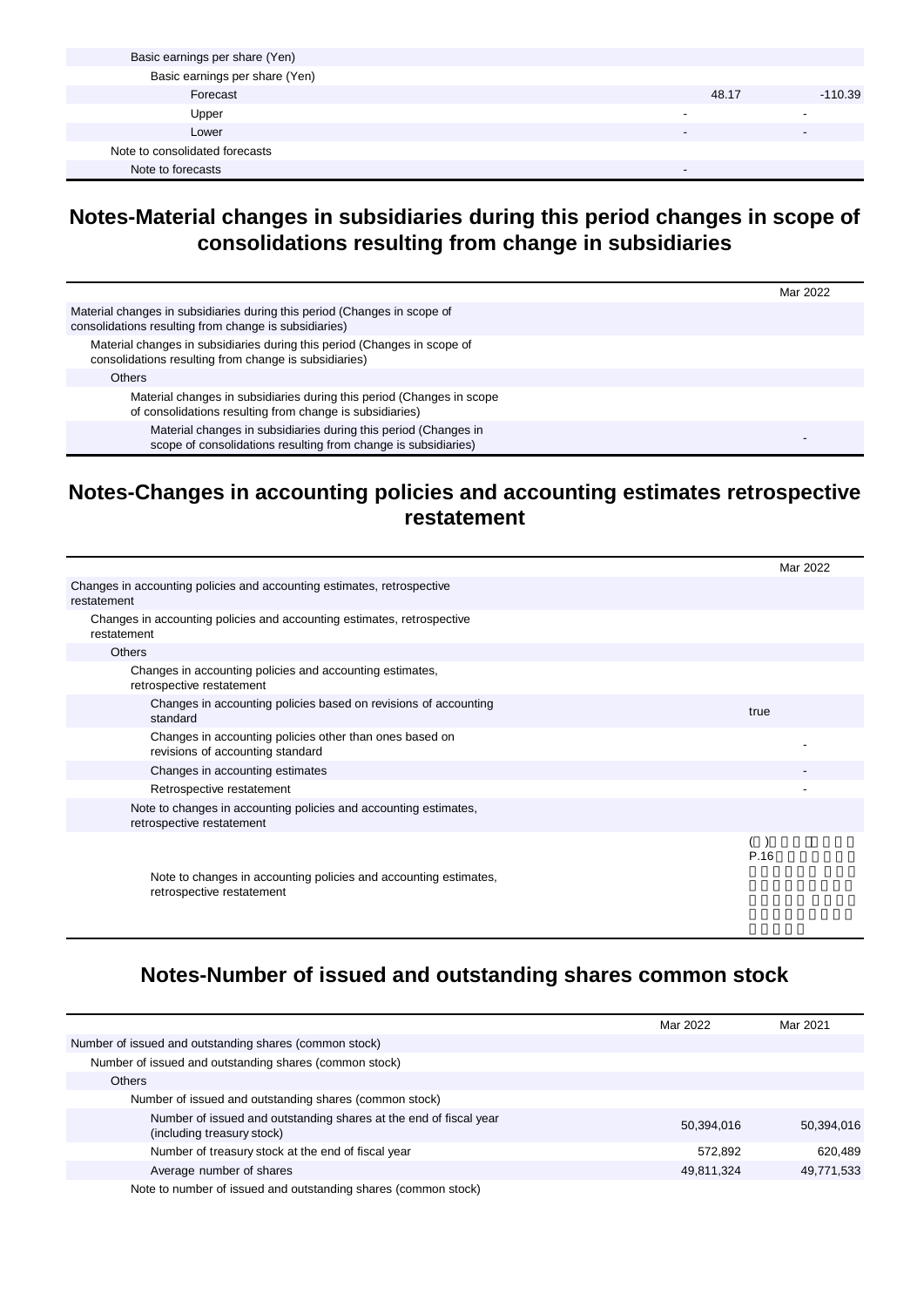

## **Business Results-Overview of nonconsolidated operating results**

|                                                | (in millions of yens) |      |          |                          |
|------------------------------------------------|-----------------------|------|----------|--------------------------|
|                                                |                       |      | Mar 2022 | Mar 2021                 |
| Non-consolidated operating results             |                       |      |          |                          |
| Non-consolidated operating results             |                       |      |          |                          |
| Non-consolidated operating results             |                       |      |          |                          |
| Non-consolidated income statements information |                       |      |          |                          |
| Net sales                                      |                       |      |          |                          |
| Net sales                                      |                       |      | 111,680  | 110,025                  |
| % change                                       |                       |      |          | $-28.2$                  |
| Operating profit                               |                       |      |          |                          |
| Operating profit                               |                       |      | 361      | $-16,439$                |
| % change                                       |                       |      |          |                          |
| Ordinary profit                                |                       |      |          |                          |
| Ordinary profit                                |                       |      | 3,088    | $-13,766$                |
| % change                                       |                       |      |          | $\overline{\phantom{0}}$ |
| Profit                                         |                       |      |          |                          |
| Profit                                         |                       |      | 1,868    | $-38,756$                |
| % change                                       |                       |      |          |                          |
| Other non-consolidated operating results       |                       |      |          |                          |
| Basic earnings per share (Yen)                 |                       |      | 37.51    | $-778.69$                |
| Diluted earnings per share (Yen)               |                       |      |          |                          |
| Note to non-consolidated operating results     |                       |      |          |                          |
|                                                |                       | ( )  |          |                          |
|                                                |                       |      | 29       |                          |
|                                                |                       | 2020 | 31       |                          |
|                                                |                       |      |          |                          |
|                                                |                       |      |          |                          |
| Note to operating results                      |                       | 2022 |          |                          |
|                                                |                       |      |          |                          |
|                                                |                       |      |          |                          |
|                                                |                       |      |          |                          |
|                                                |                       |      |          |                          |

## **Business Results-Overview of nonconsolidated financial positions**

| (in millions of yens)                |  |          |          |  |
|--------------------------------------|--|----------|----------|--|
|                                      |  | Mar 2022 | Mar 2021 |  |
| Non-consolidated financial positions |  |          |          |  |
| Non-consolidated financial positions |  |          |          |  |
| Non-consolidated financial positions |  |          |          |  |
| Total assets                         |  | 232.947  | 242.477  |  |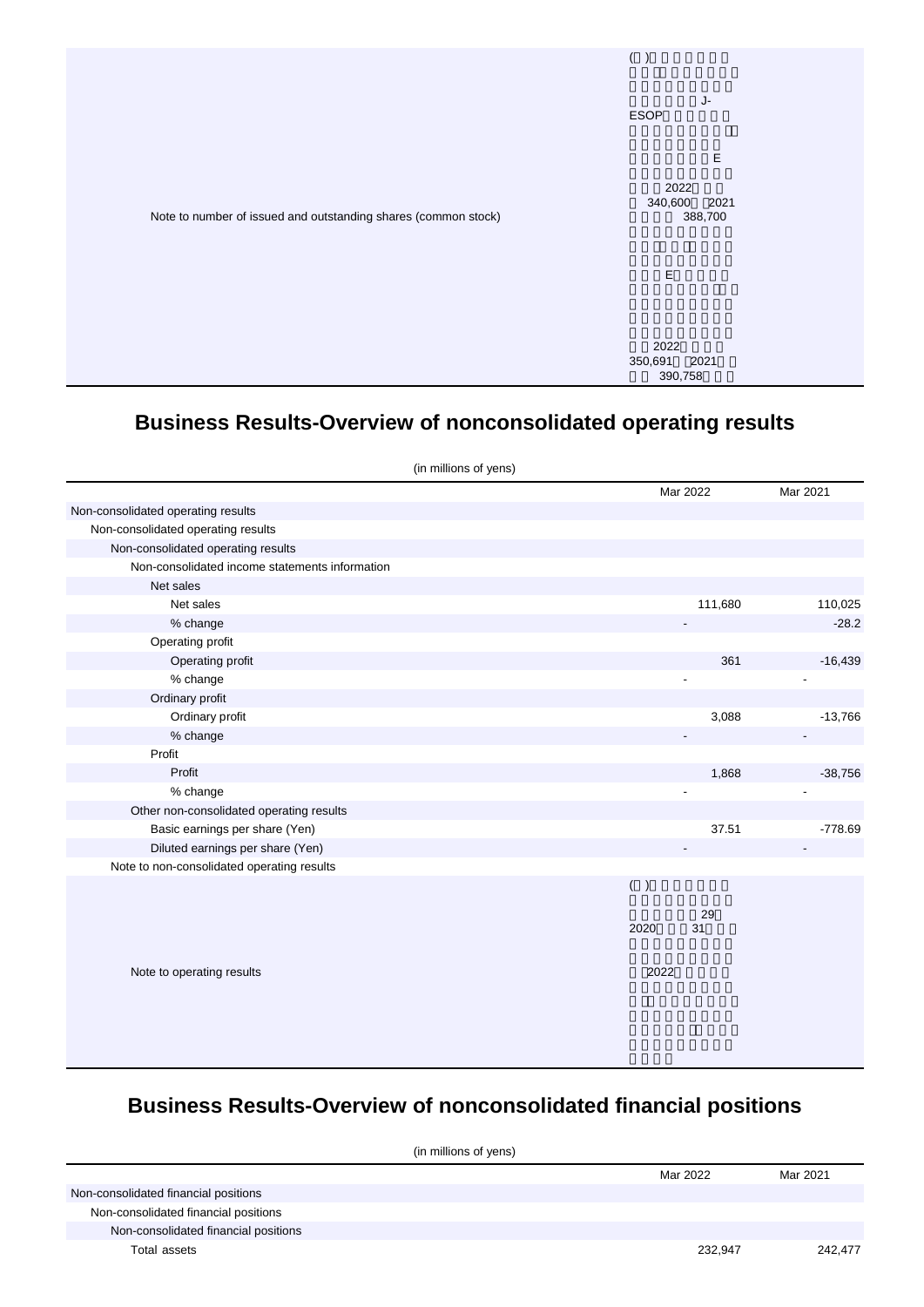| Net assets                                   |      | 143,726  | 143,485  |
|----------------------------------------------|------|----------|----------|
| Capital adequacy ratio (%)                   |      | 61.7     | 59.2     |
| Net assets per share (Yen)                   |      | 2,884.85 | 2,882.78 |
| Note to non-consolidated financial positions |      |          |          |
| Owner's equity                               |      | 143,726  | 143,485  |
|                                              |      |          |          |
|                                              | 2020 | 29<br>31 |          |
| Note to financial positions                  | 2022 |          |          |

## **Overview of nonconsolidated Forecasts**

| (in millions of yens)                    |                            |                          |  |
|------------------------------------------|----------------------------|--------------------------|--|
|                                          | Mar 2023                   | Sep 2022                 |  |
| Non-consolidated forecasts               |                            |                          |  |
| Non-consolidated forecasts               |                            |                          |  |
| Title for forecasts                      | 2023<br>2022<br>2023<br>31 |                          |  |
| Preamble to non-consolidated forecasts   |                            |                          |  |
| Preamble to forecasts                    |                            |                          |  |
| Main table of non-consolidated forecasts |                            |                          |  |
| Net sales                                |                            |                          |  |
| Net sales                                |                            |                          |  |
| Forecast                                 | 123,700                    | 44,400                   |  |
| Upper                                    |                            |                          |  |
| Lower                                    |                            |                          |  |
| % change                                 |                            |                          |  |
| Forecast                                 | 10.8                       | 10.9                     |  |
| Upper                                    |                            |                          |  |
| Lower                                    |                            |                          |  |
| Operating profit                         |                            |                          |  |
| Operating profit                         |                            |                          |  |
| Forecast                                 | 2,900                      | $-5,700$                 |  |
| Upper                                    | -                          |                          |  |
| Lower                                    | ٠                          |                          |  |
| % change                                 |                            |                          |  |
| Forecast                                 | 703.2                      | $\overline{\phantom{a}}$ |  |
| Upper                                    |                            |                          |  |
| Lower                                    | ٠                          | $\overline{\phantom{a}}$ |  |
| Ordinary profit                          |                            |                          |  |
| Ordinary profit                          |                            |                          |  |
| Forecast                                 | 3,400                      | $-5,600$                 |  |
| Upper                                    |                            |                          |  |
| Lower                                    |                            |                          |  |
| % change                                 |                            |                          |  |
| Forecast                                 | 10.1                       |                          |  |
| Upper                                    |                            |                          |  |
| Lower                                    |                            |                          |  |
| Profit                                   |                            |                          |  |
| Profit                                   |                            |                          |  |
| Forecast                                 | 1,400                      | $-5,800$                 |  |
| Upper                                    |                            |                          |  |
| Lower                                    | $\overline{\phantom{a}}$   | $\blacksquare$           |  |
| % change                                 |                            |                          |  |
| Forecast                                 | $-25.1$                    | $\overline{\phantom{a}}$ |  |
| Upper                                    |                            |                          |  |
| Lower                                    | ÷,                         | $\blacksquare$           |  |